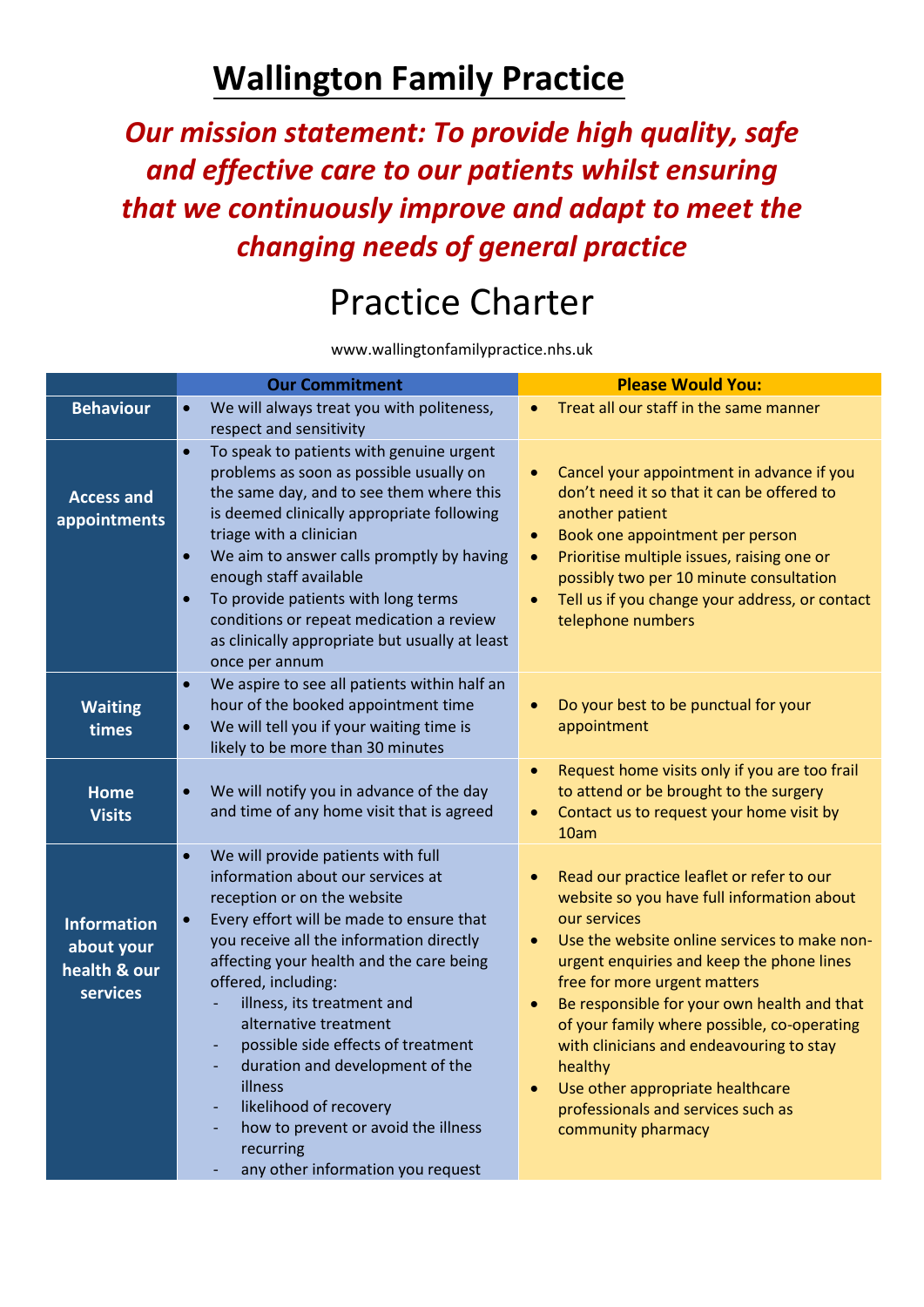| <b>Consent</b>                                                | When the doctor is advising you to have<br>investigations or treatment at the surgery,<br>then your doctor or nurse will explain your<br>choices to you, and their risks, in order<br>that you can give your informed consent                                                                                                                                |                                                                                                                                                                                                                                                                                                                                                                                                                                                                                                   |
|---------------------------------------------------------------|--------------------------------------------------------------------------------------------------------------------------------------------------------------------------------------------------------------------------------------------------------------------------------------------------------------------------------------------------------------|---------------------------------------------------------------------------------------------------------------------------------------------------------------------------------------------------------------------------------------------------------------------------------------------------------------------------------------------------------------------------------------------------------------------------------------------------------------------------------------------------|
|                                                               | <b>Our Commitment:</b>                                                                                                                                                                                                                                                                                                                                       | <b>Please Would You:</b>                                                                                                                                                                                                                                                                                                                                                                                                                                                                          |
| Your care or<br>treatment<br>plan                             | Your clinician will agree your care or<br>$\bullet$<br>treatment plan with you. They will ensure<br>you understand the choices and help you<br>decide<br>Our clinicians will be understanding if you<br>$\bullet$<br>wish to seek a second opinion                                                                                                           | Once you have agreed your care plan with<br>your clinician, then we would ask you to<br>follow it. Please discuss with your clinician if<br>your agreed care plan is not working or if you<br>have any concerns about it                                                                                                                                                                                                                                                                          |
| <b>Referrals /</b><br>working with<br>other care<br>providers | Urgent referrals will be completed in 24-<br>$\bullet$<br>48 hours; routine ones may take longer                                                                                                                                                                                                                                                             | Tell the hospital if you can't attend your<br>$\bullet$<br>appointment, or if you move house or change<br>your telephone number<br>Once referred, contact the hospital or<br>$\bullet$<br>healthcare provider directly with any queries                                                                                                                                                                                                                                                           |
| <b>Test results</b>                                           | If you have had tests here at the practice,<br>$\bullet$<br>or if we have referred you for tests, then<br>we will tell you when to expect the results<br>We will explain the results and discuss<br>$\bullet$<br>what the next steps are                                                                                                                     | If the clinician asks you to have tests or<br>$\bullet$<br>investigations, then please do so as soon as<br>possible particularly if this involves self-<br>referral or appointment making on your part                                                                                                                                                                                                                                                                                            |
| <b>Repeat</b><br>prescriptions                                | You will receive an NHS prescription for<br>$\bullet$<br>regular medication, when this is available<br>on the NHS<br>We will offer you regular medication<br>$\bullet$<br>reviews, so your medications remain<br>effective<br>Repeat prescriptions should be ready for<br>$\bullet$<br>collection from the nominated pharmacy<br>in 3 working days after 4pm | Take all the medication prescribed, following<br>$\bullet$<br>the instructions given to you by the clinician<br>Attend a medication review, and reviews of<br>$\bullet$<br>your condition when requested<br>Plan ahead when ordering your repeat<br>$\bullet$<br>medications so there is enough time<br>Avoid waste - please do not over-order your<br>$\bullet$<br>medication<br>Order via:<br>The online services app<br>The website repeat prescription request form<br>The nominated pharmacy |
| <b>Feedback &amp;</b><br>involvement                          | To investigate and respond to all<br>$\bullet$<br>complaints; please see our complaints<br>policy<br>To change how we work as a result of<br>$\bullet$<br>feedback and complaints if this improves<br>our care or standards                                                                                                                                  | Give us feedback about our services via the<br>$\bullet$<br>website form<br>Consider joining our patient participation<br>$\bullet$<br>group via our website form                                                                                                                                                                                                                                                                                                                                 |
| <b>Premises &amp;</b><br>waiting room                         | To provide a comfortable, safe and<br>$\bullet$<br>suitable environment for our patients<br>Provide up to date information on display<br>$\bullet$                                                                                                                                                                                                           | Use your phone respectfully on our premises.<br>$\bullet$<br>Remember you may be seated next to<br>patients who are feeling unwell<br>Tell us if things go wrong, for example if the<br>$\bullet$<br>toilet is out of order<br>If you experience issues with other services in<br>$\bullet$<br>the building please report these to the<br>information desk on the ground floor                                                                                                                    |
|                                                               | We will keep your records and<br>$\bullet$<br>information confidential; only disclosing to                                                                                                                                                                                                                                                                   |                                                                                                                                                                                                                                                                                                                                                                                                                                                                                                   |